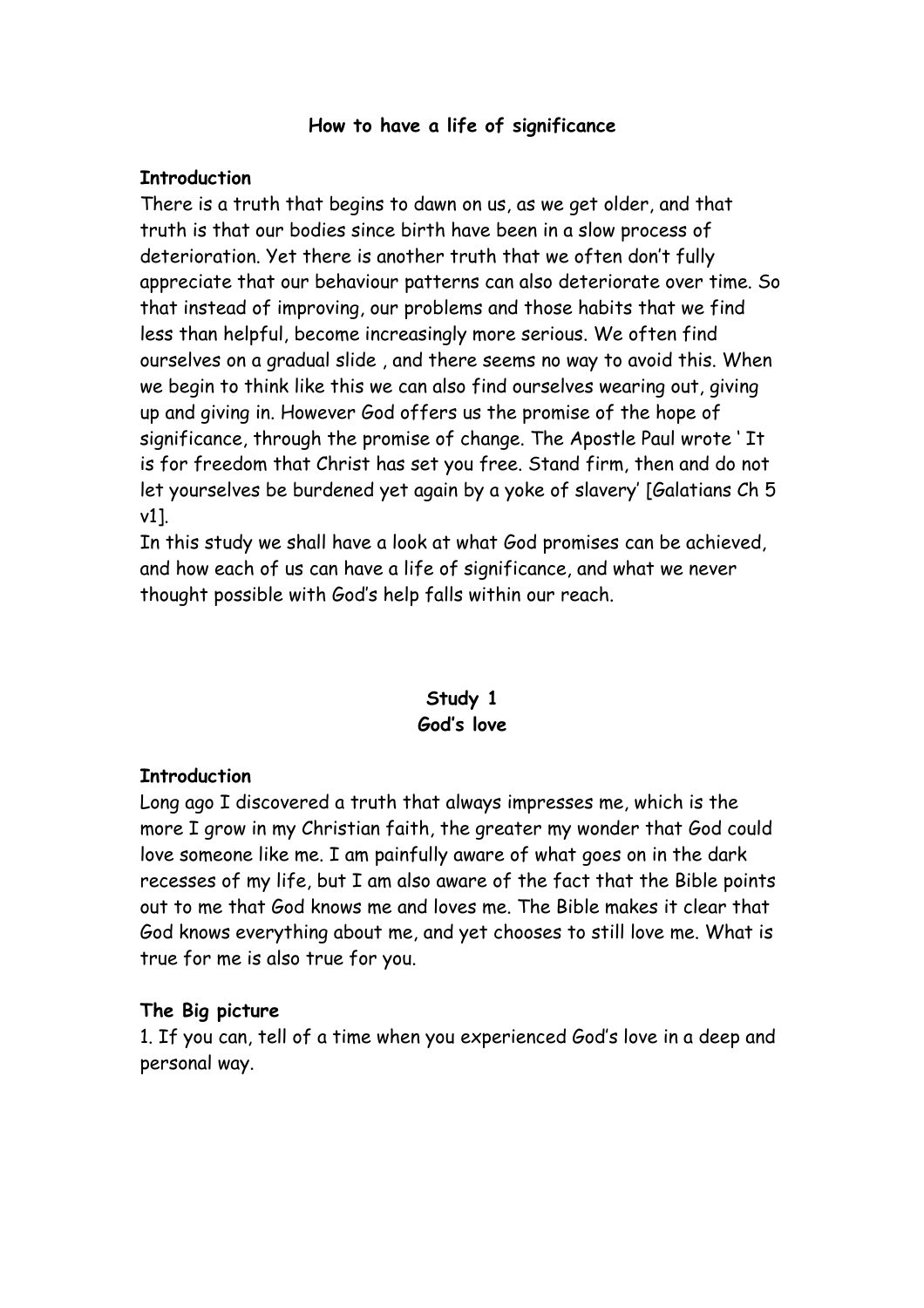## **The Biblical picture**

Read Isaiah 43 v4, John 15 v9, Ephesians 3 v14-19

2. After reading the above finish the statement When God thinks about me, He feels………

3. What does it mean to be 'rooted and established in love' in the following areas Knowing God's love for you Expressing your love to God Living out God's love in your relationships

4. What do you learn about God's love from each of the following images?

- a. A hen [Matt. 23 v37]
- b. a good shepherd  $\lceil$  John 10 v11-14]
- c. a compassionate father [Psalm 103 v13]
- d. a nursing mother [Isa. 49 v15]

5. Why do you think that God uses such creativity in expressing His love for you?

6. There is some truth in the statements 'talk is cheap' and ' actions speak louder than words'

If you can describe the kind of love it would take for you to give your life for another person.

7. How would you feel if you offered an incredible act of sacrifice for someone and they still questioned your love?

#### **Being in the picture**

8. How can you express your thankfulness for how God has proved His love for you?

9. How to you is God's ongoing provision a constant reminder of His love?

10.What are some of the ways God provides for the needs of his people?

11. How have you experienced the provision of God's resources in your life?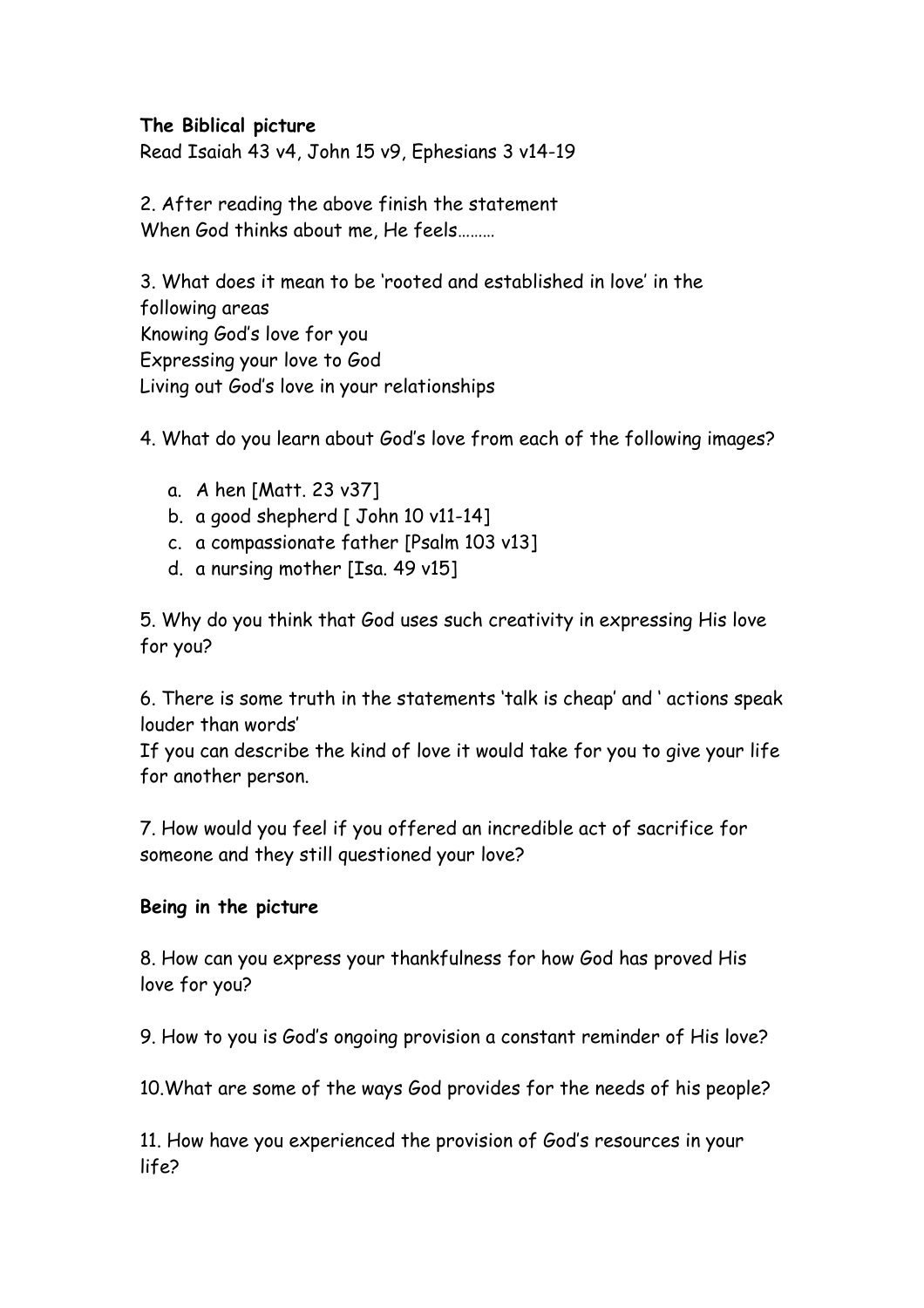# **Study 2 God's Presence**

### **Introduction**

The truth is that God's love is so great that he can't stand to love us from a distance. In His love he has arranged to be with us all the time. God doesn't compartmentalise His love for us. He goes with us everywhere we go, it's a twenty-four hour a day, 365 days a year relationship. God's companionship through the Holy Spirit offers us companionship, conviction and courage. We grow more and responsive to His presence as we grow in faith.

# **The Big picture**

1. If you can, describe a time when you saw someone go through a radical transformation from one situation to another.

### **The Biblical picture**

Read Matthew Ch 27 v35-54

2. What are the different ways Jesus suffered as he was being crucified?

3.The curtain in the Temple being torn in two was a sign that the way to God was open. How is Jesus' death on the cross the doorway to eternal life?

4. If you can offer an illustration of how you have experienced the companionship of God through the presence of the Holy Spirit in the following areas In your home life In your professional life In church worship In a friendship In a time of struggle or suffering.

5. Jesus promised that when the Holy Spirit came it would be like having Jesus walk with us every moment of our day. If you knew Jesus was going to appear physically and would walk with you through the coming week, what would change in your week?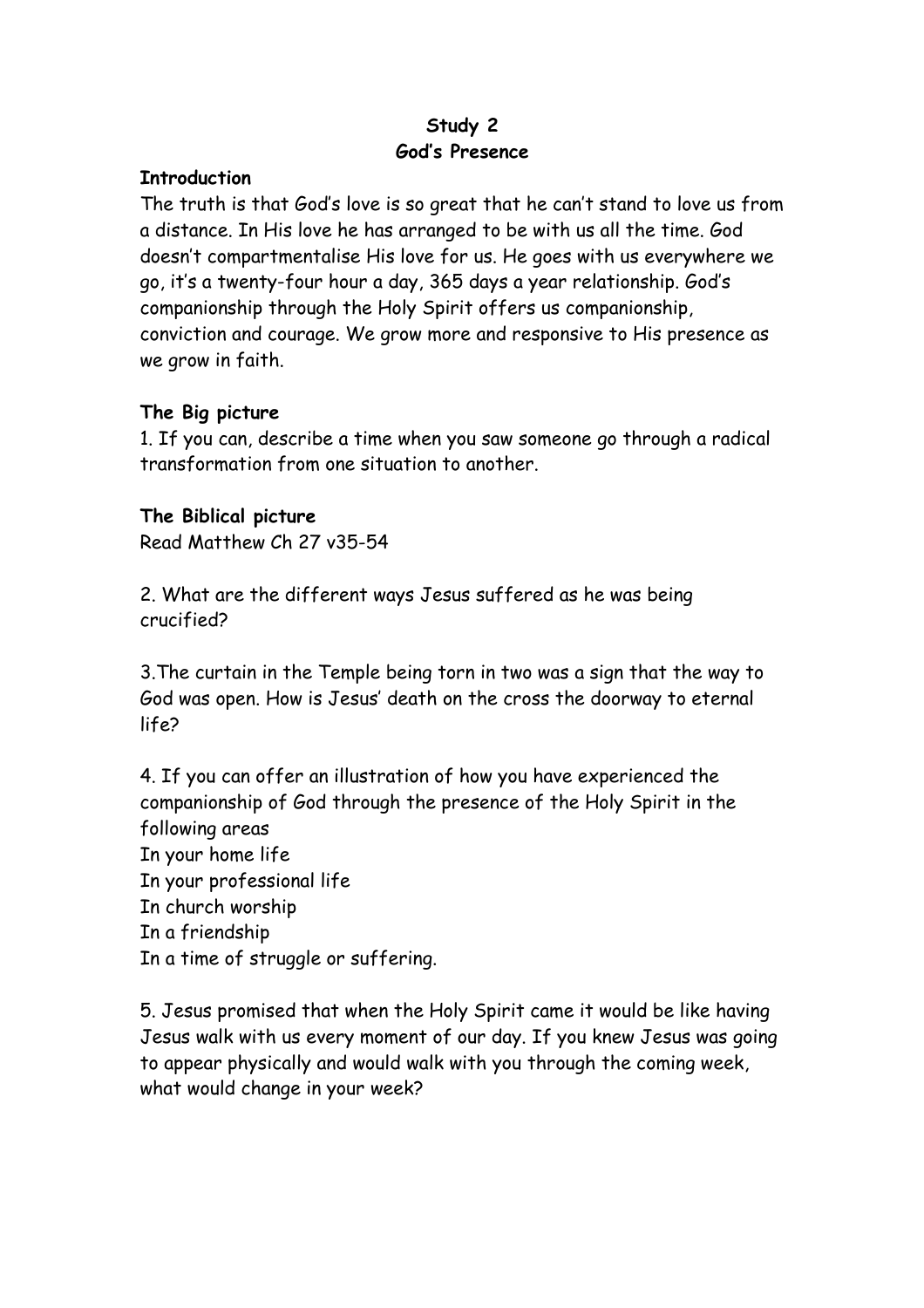6. Although not physically, Jesus will be with you this week through the presence of the Holy Spirit. Why doesn't this reality have the same impact?

7. How would you respond to someone making the following comments.

a. 'I never feel conviction or guilt. God has forgiven me for all my sins, so I'm not going to live with some guilt trip. In Christ's grace I never have to feel bad again. Praise the Lord'

b. 'I'm just rotten. I feel conviction every moment. I know Jesus died for my sins, but I still feel dirty all the time. I guess you could say I am paralysed by guilt'

#### **Being in the picture**

8. Describe if you can a time when you were going about your life, minding your own business, and the conviction of the Holy Spirit cut through and opened your eyes to an area of your life that needed to change. How did you respond?

9. How have you experienced God giving you courage in a difficult situation?

10. If there are any, what situations are you currently facing in which you need to be filled with the courage that comes through the presence of God?

11. In what ways can your group members pray for you and support you as you face this area of need?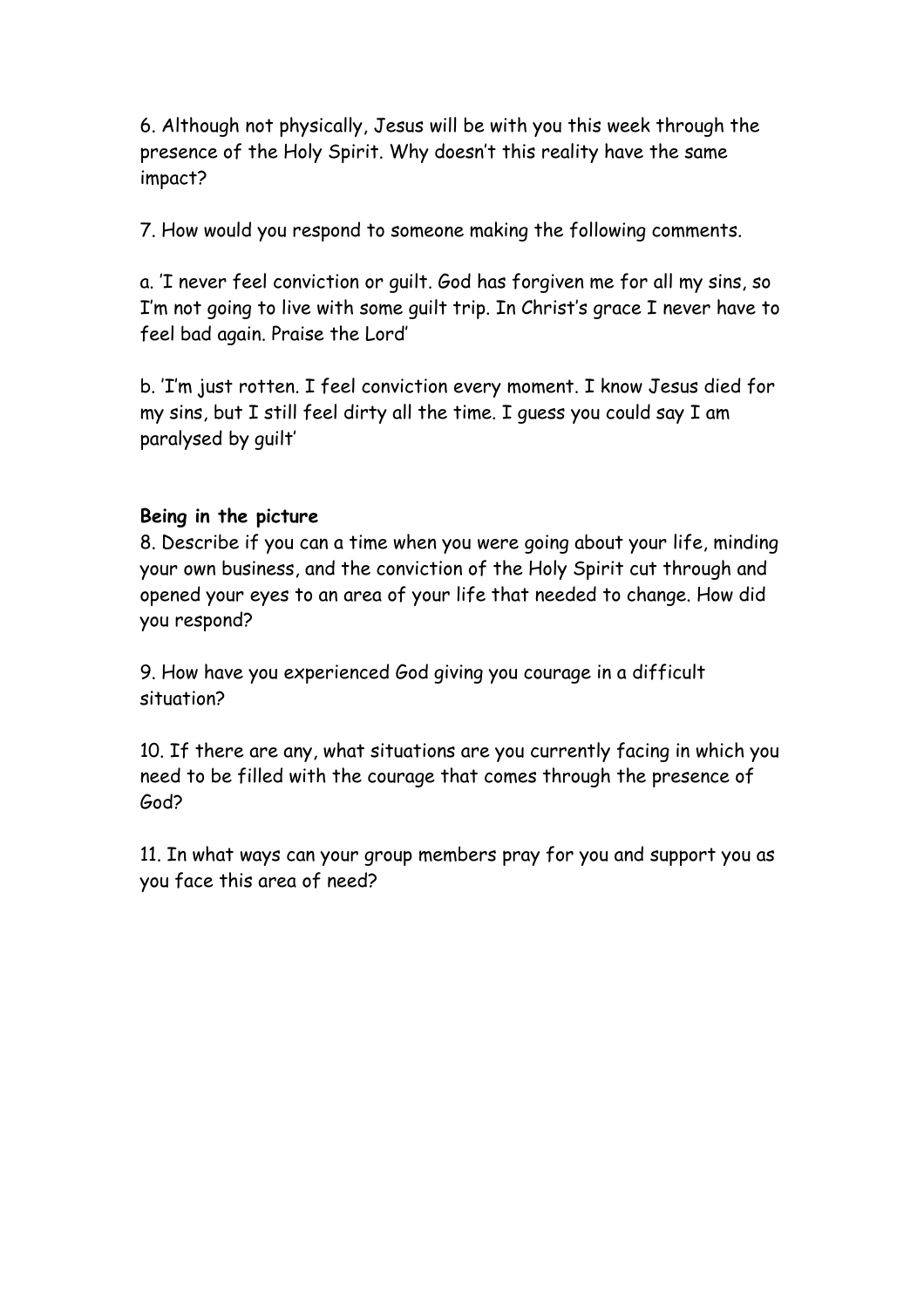# **Study 3 God's power**

### **Introduction**

There is an old song with the line, which goes ' takes these chains from my heart and set me free'. The truth is that in life so many of us live with chains that bind us, and we just can't break free. A line from a Queen song goes 'I want to break free'. We just don't seem to have the power to break free. But God has an endless surplus of power that He wants to make available to us. He does both take away all of our struggles, but he does offer us power so we can resist and begin working with Him at bringing change and significance into our lives, and breaking the chains that bind us. God enters into a partnership with us as we learn to walk in freedom.

# **The Big picture**

- 1. Consider the following
	- I would like to lose five or more pounds in weight
	- I would like to get a better grip on managing my time better
	- I would like to worry less
	- I would like to be more disciplined in my spending habits
	- I would like to find more time to read the Bible and pray
	- I would like to develop a healthier thought life
	- I would like to have better control over my moods
	- I would like to stop or reduce my drinking

Which area of change jumps off the page and strikes you? If nothing does, then what would if it was there?

#### **The Biblical picture**

Read Ephesians Ch 1 v15-23

2. The Apostle Paul asks God to grant specific things to those who are followers of Christ. What does he ask God to give us?

3. Why are these things needed in the life of a person who follows Christ?

4. One of the things Paul asks God to give is power. To what is this power compared?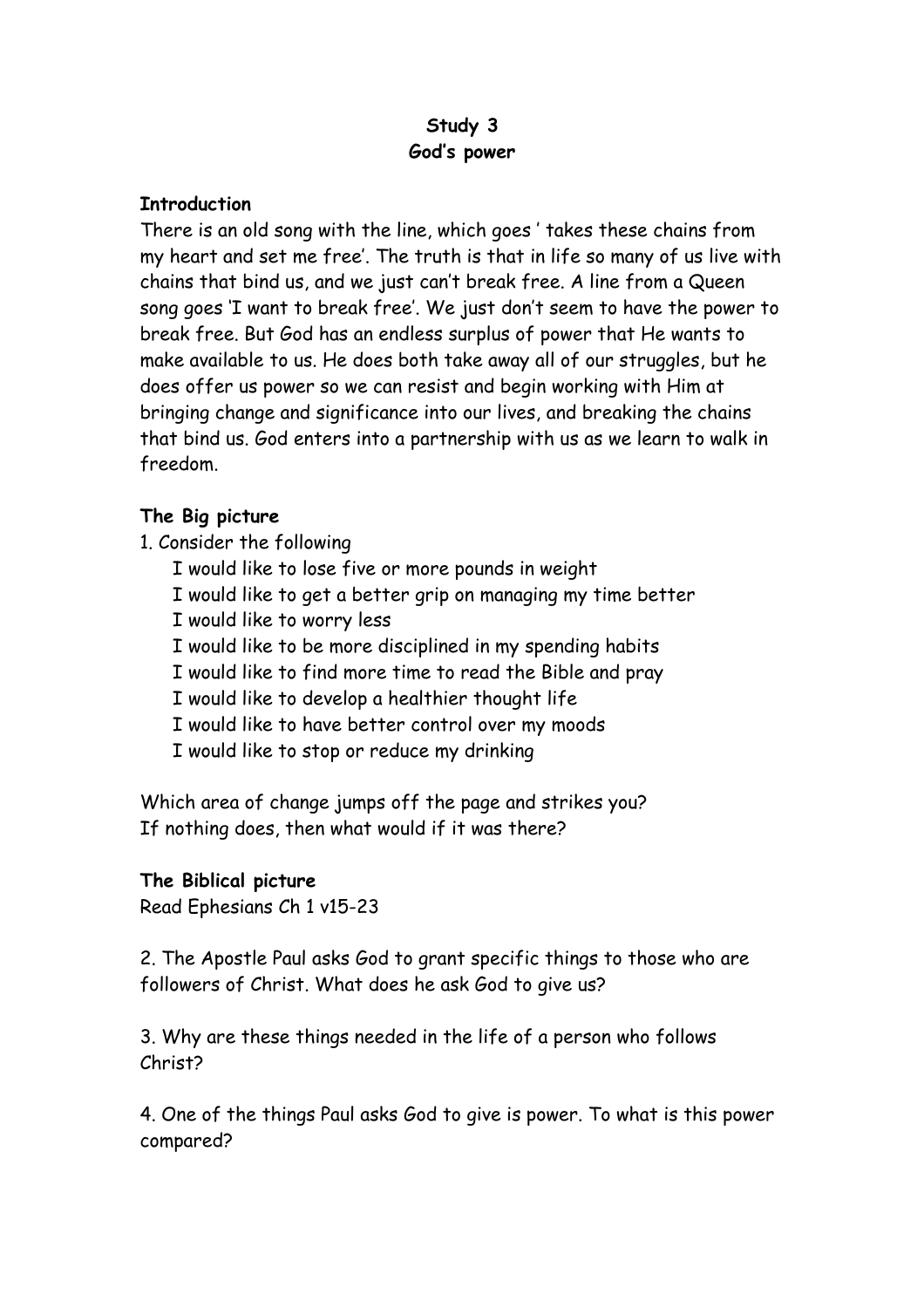5. How do you respond to the idea of this kind of power residing inside of you?

6. Psalm 19 v1 says 'The heavens declare the glory of God, the skies proclaim the work of his hands'. How do you experience God's power through the created world?

7. Can you identify one place in creation where you personally sense God's presence and power?

8. Why is this place so meaningful to you?

9. Can you identify one Bible story about a miracle that reminds you of the great power of God?

10. If you can tell of a way that you have seen God work in a miraculous way in your life, or in the life of someone you know?

#### **Being in the picture**

11. If you can describe a time in your life when you felt powerless, but the power of God filled you and carried you through?

12. How would you respond to a person who is feeling powerless to overcome an area of sin in their life?

13. If you can, identify one area in your life in which you need to feel and experience a breakthrough of God's power?

14. How can the members of your group pray and support you in this area?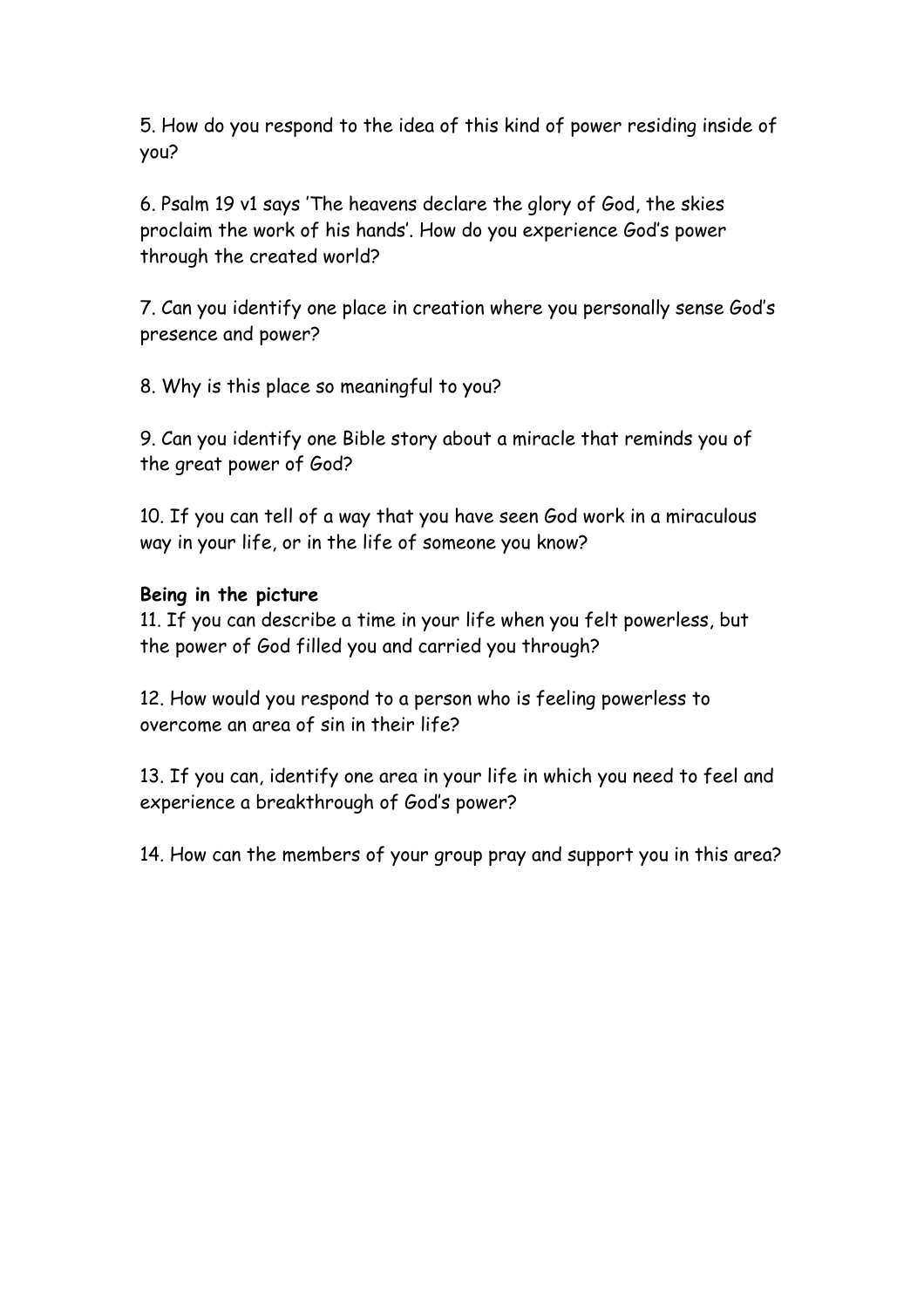# **Study 4 God's Plan**

#### **Introduction**

There are two major errors to avoid. One is that change in our life is just down to God. The idea 'let go and let God' leaves you and me with no responsibility. Te other idea is that change is all down to me. Such people think God says to them ' I saved you now clean up your act, and get moving'. Both approaches are wrong. The balanced and Biblical position is that change is a co-operative venture. Both God and ourselves play an essential part in the process. God provides us with his Holy Spirit, who gives us the desire and the power to change. He gives us Christian brothers and sisters who can help in the change process. We bring ourselves, our human wills, our perseverance, our effort. It's not an equal partnership, but it is a co-operative venture.

# **The Big picture**

1. How have you experienced God's transforming power in the following areas? Learning to love a child Growing to love a spouse Being faithful to do your work in a Christ- honouring way Caring for the physical body God has given you Deepening your commitment to grow through Bible study and prayer.

2. How have you had to work and use your own abilities to grow in any of the above areas?

# **The Biblical picture**

Read Haggai Ch 1 v2 – Ch 2 v9

3. God called his people to rebuild the temple so they could re-establish worship. Consider how much of the project was

a. God's part?

b. The people's part?

4. How do you see God and His people working in co-operation to accomplish the goal of building the temple?

5. How does this example carry over to how we co-operate with God in bringing about change in our lives?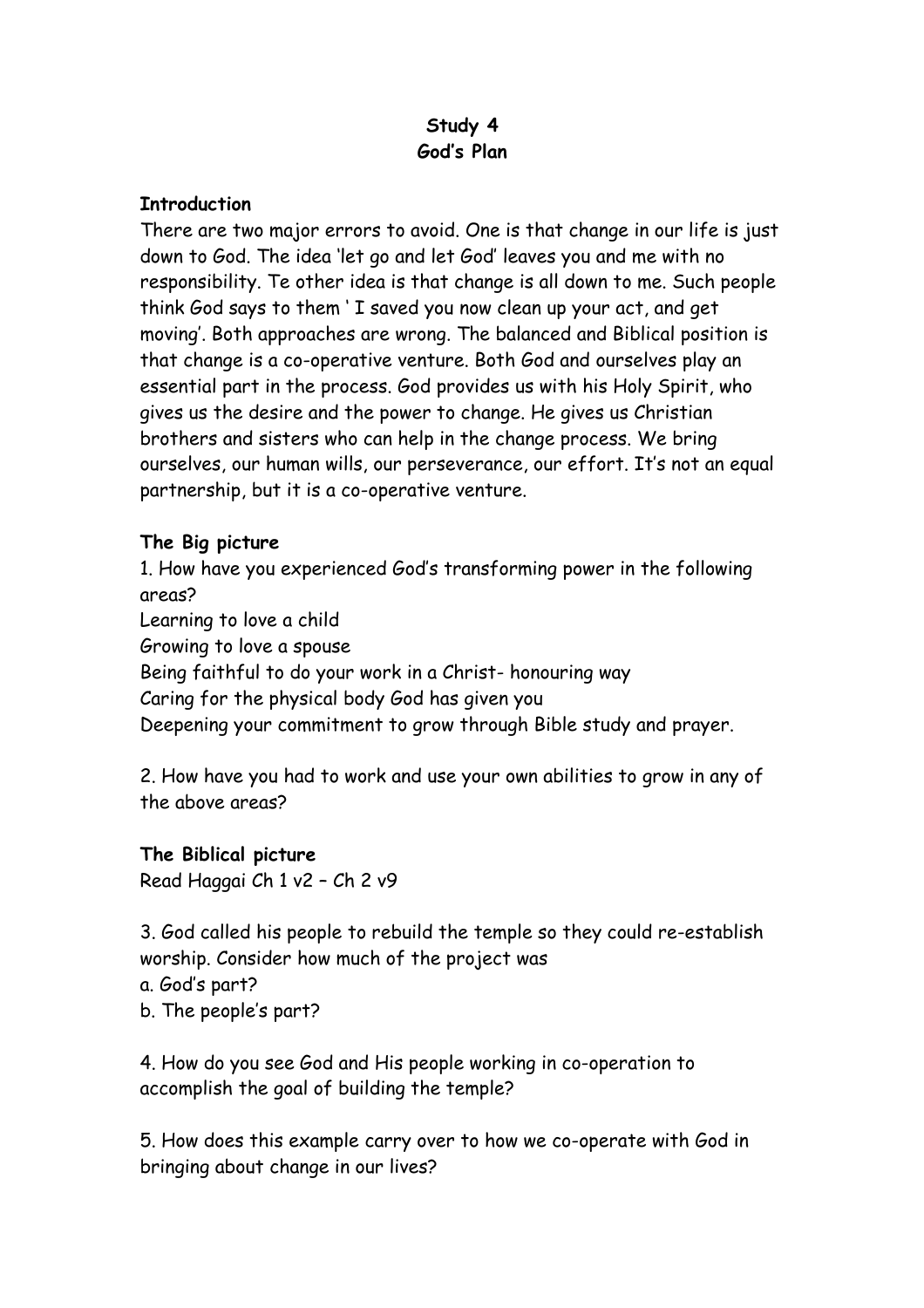### **Being in the picture**

6. In the co-operation with God we need to build a 'motivational package'. This is a list of the factors that might motivate a change in a specific area of our life

Take a few minutes to think through the following statements to help you develop and motivational package for one area of your life.

a. If I experience change in this area, the positive results will be

-------------------------------- -------------------------------- --------------------------------

b. If I don't see change, some of the negative results will be

-------------------------------- -------------------------------- --------------------------------

c. How can developing a motivational package help in the process of seeking personal change in your life?

7. We all need a 'workable plan', to help us through a process of change. So why is a workable plan needed in addition to a motivational package?

8. What are some of the items that could be part of a workable plan for you to seek change for the area you have already identified?

9. The key to making a motivational package and a workable plan work is a closer walk with Christ. What can you do to deepen your spiritual life and walk more closely with Christ?

10. The three elements in this process of change are

- a. motivational package
- b. workable plan
- c. commitment to reading Scripture and prayer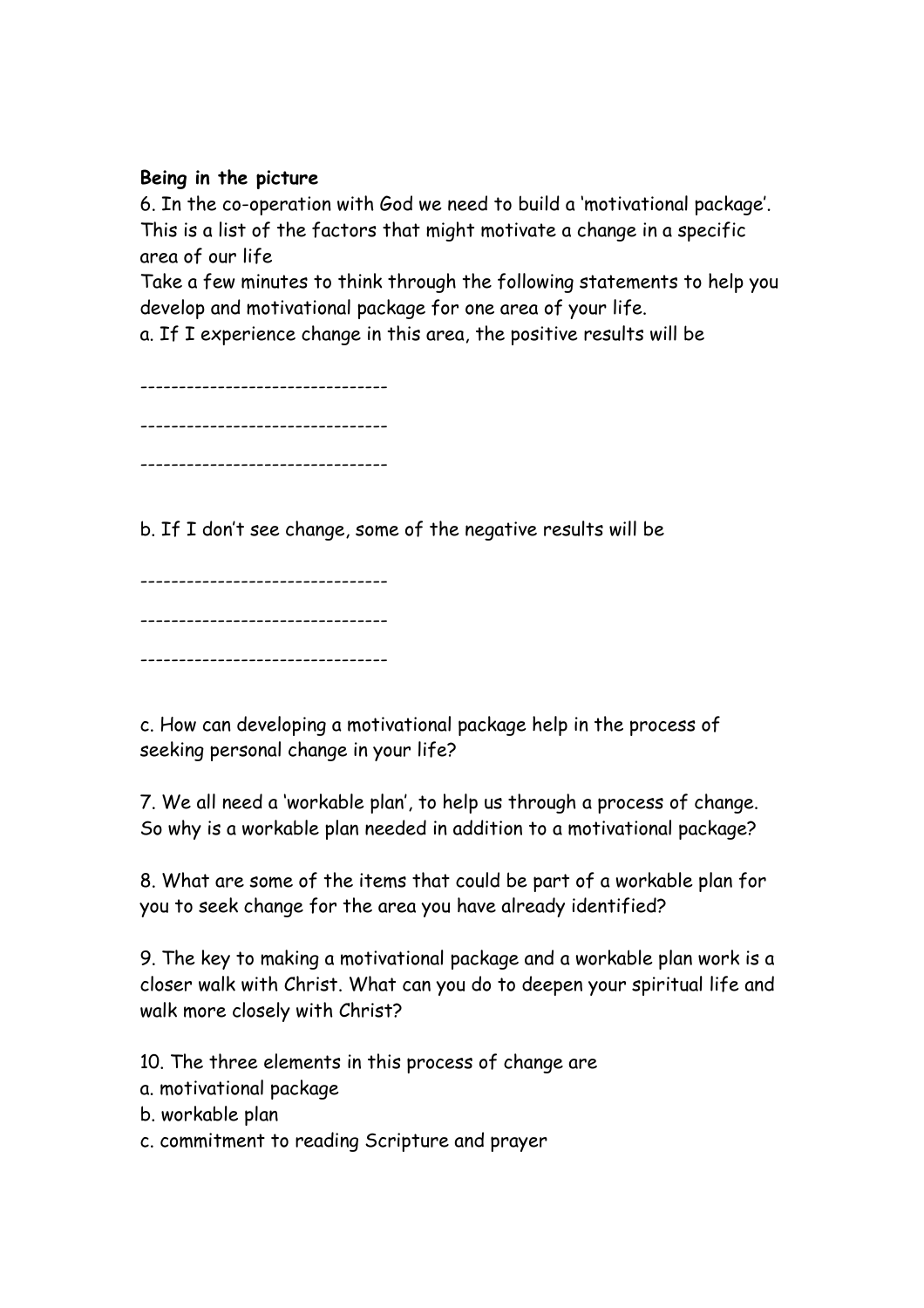# **Study 5 God's purpose**

#### **Introduction**

Change is possible for human beings, simply because we are dynamic and static. Therefore each of us has the same offer from God to respond to His help. The way this happens is on the whole through a process. As we look at areas of our life, and seek to live as God calls us to live, then we begin the process of being changed more and more into the image of Jesus. This process often is a gradual one, and takes place in the everyday trenches of life.

Some believe that God's purpose is to give them everything they want, health, wealth and happiness

Some believe that God's purpose is to bring hardship into their life, the harder it is, the more terrifying it is, then the closer you are to fulfilling God's purposes.

Some believe that God's purpose is to take all the joy, fun and thrill out of life, God is a cosmic killjoy, better get used to this if you are going to follow him.

God's ultimate purpose is nothing like this.

# **The Big picture**

1. The Introduction offered some views of belief on God's purposes. What is wrong with the above views of God's purposes for His children?

2. If a seeker after Jesus Christ asked you, 'If I become a follower of Christ, what would God have planned for me?' what would you say?

# **The Biblical picture**

Read Romans Ch 8 v28-39, Ephesians Ch 2 v4-10

3. In Romans 8 v29 we read we are to be 'conformed to the likeness of his Son'. What does a person who is conformed to the likeness of his Son look like?

4. Take what you learn form the two Biblical passages and write a purpose statement; God's purpose for me is……………

5. What do you learn about God's purpose for your life from these two passages?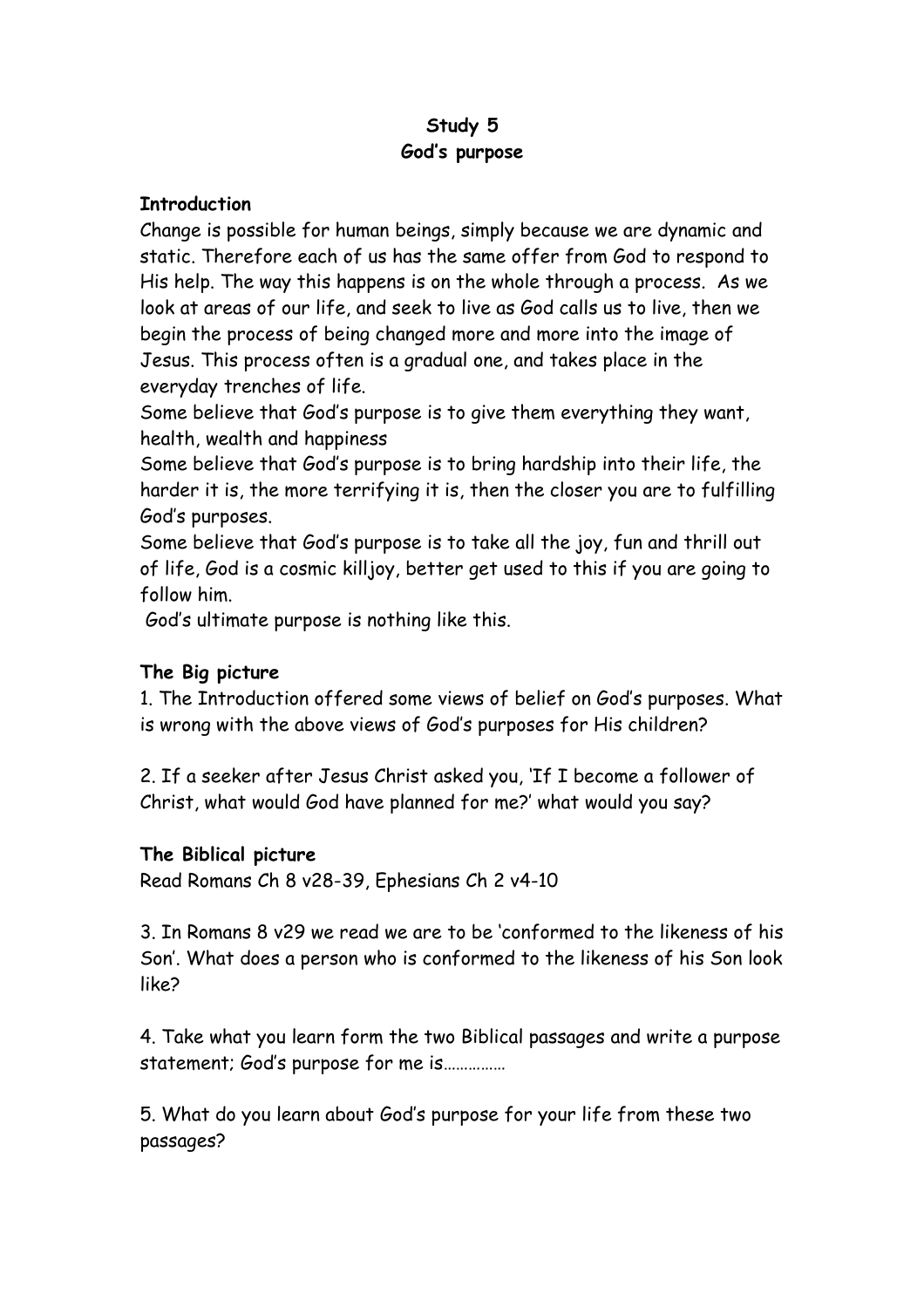6. If you can, think of some of the 'noises and distraction' that get in the way of you hearing the whisper of God's voice?

7. What can you do to start tuning out some of this noise and static?

8. Can you think and identify some of the ways that God speaks to His people through the ages?

### **Being in the picture**

9. The scripture says 'encourage one another and build each other up' 1 Thessalonians 5 v11. Can you think of a person in your life that has consistently spoken words of encouragement to you?

10. How has this person's words reflected the presence of Christ in their heart?

11. How can you use your words in the coming week to show someone that Jesus Christ is in your life?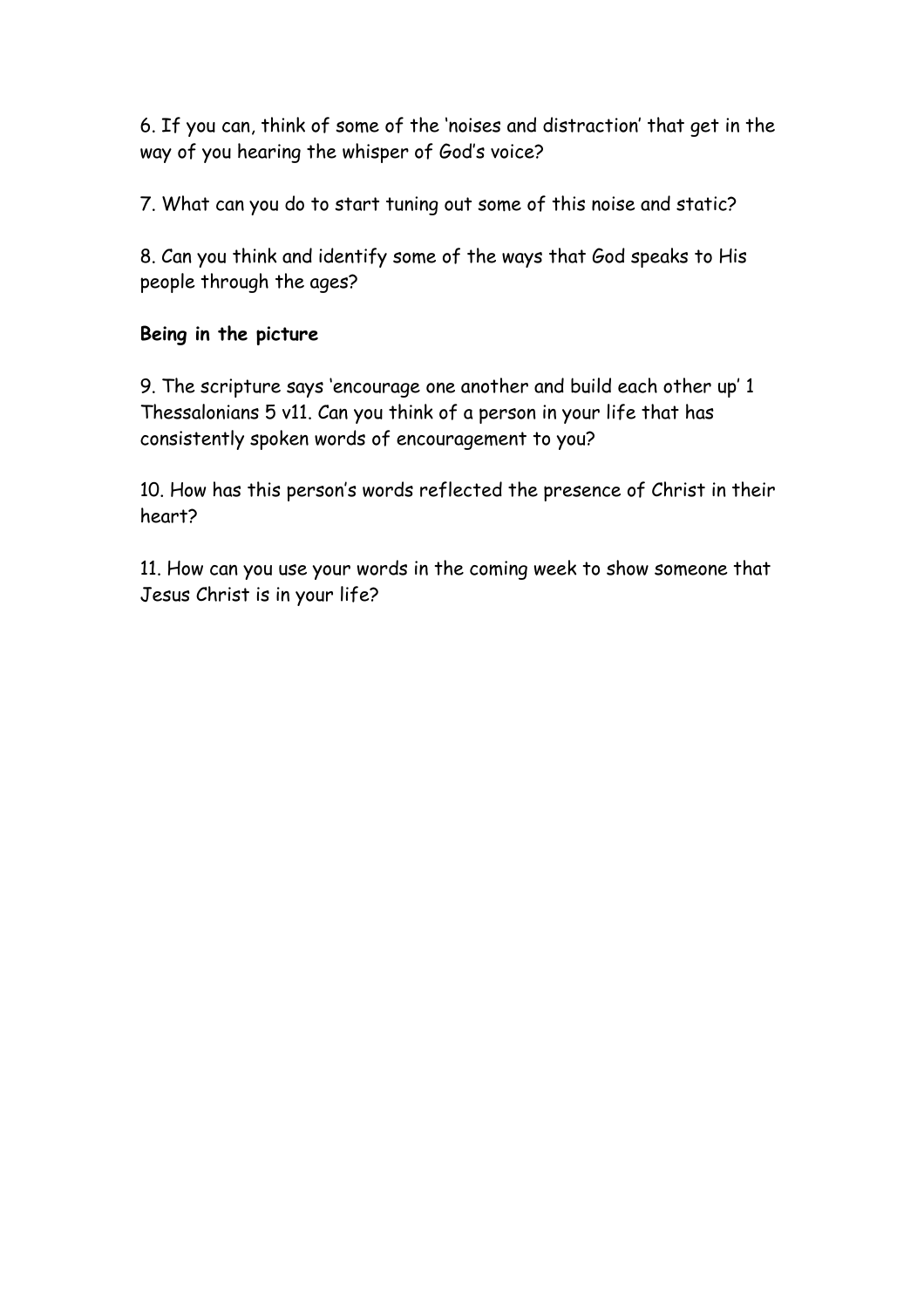# **Study 6 God's Promises**

### **Introduction**

We have looked at five great truths so far. First is that God loves us passionately. Second truth is that God doesn't love from a distance, He gives us His presence through the Holy Spirit. Third truth is that God is not powerless to produce change in a life. The fourth great truth is that God's power and love has a plan. The fifth truth is God has a purpose for us to become more like his Son Jesus.

In this session we will focus on the fact that God offers a meaningful and abundant life on this earth, and secondly the hope of an eternal home in heaven. These are just two promises which God offers, among many and they provide an anchor for the present and a hope for the future.

### **The Big picture**

1. If you can and are able, identify one promise God made in His Word that gives you a sense of freedom?

2. How does it feel to know God always keeps His promises?

### **The Biblical picture**

Read John Ch 10v 7-10 and John Ch 14v 1-6

3. In John 10 we read of a contrast between a thief and a shepherd. Who is the thief and who is the shepherd?

4. What are goals of each?

5. Jesus said 'I have come that they may have life, and have it to the full'. What does Jesus mean by a 'full' life?

6. How would you describe the promise Jesus gives in John 14?

7. According to this passage, how can we know if this promise is for us?

8. Psalm 23v6 says 'surely goodness and mercy shall follow me all the days of my life.' How have you experienced God's goodness and mercy during a difficult time in your life?